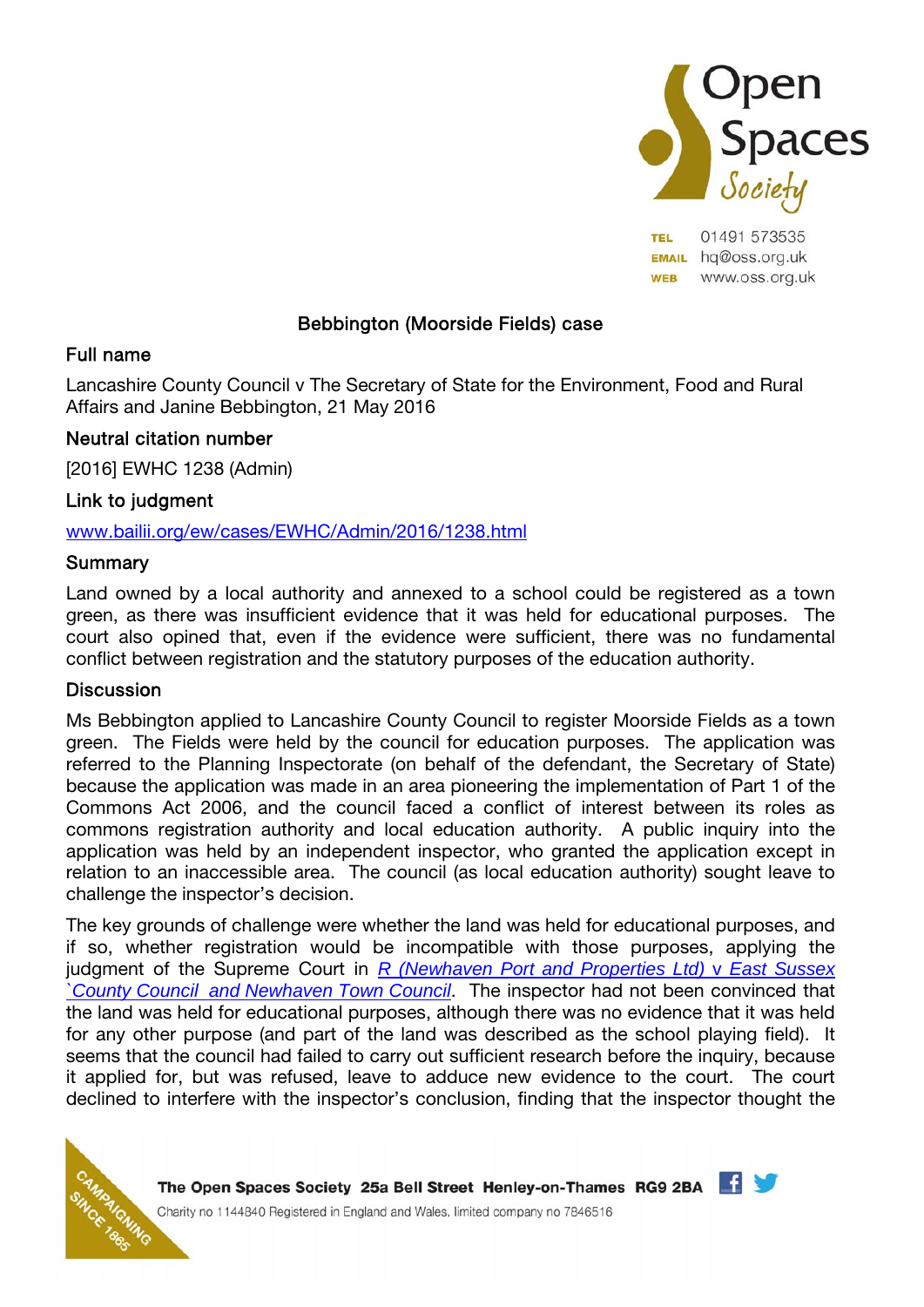evidence too weak for the necessary conclusion to be drawn in the council's favour. Although other cases had determined that the necessary inferences about the purposes for which land were held could be drawn from long-standing practice which was lawful under statute (see *R (Malpass)* v *Durham County Council*), here there was very limited evidence of use which could give rise to such inferences.

Even so, the judge said he would have been satisfied on the evidence cited by the inspector, and that the presumption of regularity warranted that resolutions approving the purchase of the land would have been passed for the purposes mentioned in the conveyances. But he refused to declare the inspector's findings irrational, and particularly noted that the council had not suggested at the inquiry that there was further missing evidence which might be relevant (as, it turned out, there was), so that the inspector was entitled to assume that she had been presented with all the available material. The judge also noted that some of the land had not performed any educational function in the 70 years since it was acquired.

The court did not need to go on to consider incompatibility with statutory functions, but did so (this part of the judgment is therefore *obiter* and not binding). The council referred to its statutory functions to provide sufficient schools, and in respect of those schools, to provide outside space for play, and to safeguard pupils, and that registration would impede discharge of those duties. The court held that Newhaven had decided that: 'where a statutory body holds land under statutory powers for a defined statutory purposes, the public cannot register a green under the Commons Act on the basis of public user which is incompatible with the continuing use of the land for those statutory purposes. ...The mere fact that the land is owned by a statutory body for an identified statutory function does not mean that use as of right for public recreation is necessarily incompatible with that function.' Else, the court said, virtually any publicly-held land would be incapable of registration.

In Newhaven, the Supreme Court decided that the general provisions for registration of greens must defer to the specific powers for management of the port of Newhaven, but in the present case, the claimant council could point only to general duties imposed on all local education authorities. The court found there was no specific incompatibility: the land, registered as a green, could still be used by the education authority for recreational purposes, on the basis of the same 'give and take' as had been practised in the past—even if it could not now be used for a school extension. The council could still discharge its functions after registration of the land—but not necessarily using the application land in the way it might have intended.

The council also challenged the locality adopted for the application. The locality was a council ward, which had been abolished during the 20-year period, but a ward of the same name had been created with a similar, but not wholly contiguous, area. No user witnesses originated from the now excluded area. The court referred to the judgment of the Court of Appeal in *Adamson v Paddico (267) Ltd and others*, in which that court had observed in relation to a historic locality that, 'it may not matter if subsequently the boundaries are affected by local government reorganisation, so long as it remains an identifiable community'. The court adopted the same approach, noting that the technical abolition of the original ward was a matter of legal form, and there was sufficient continuity between the two wards, and sufficient contiguity, that no distinction need be drawn, saying that: 'the answer to whether or not the change stopped time running would be one of fact and degree'.



The Open Spaces Society 25a Bell Street Henley-on-Thames RG9 2BA Charity no 1144840 Registered in England and Wales, limited company no 7846516